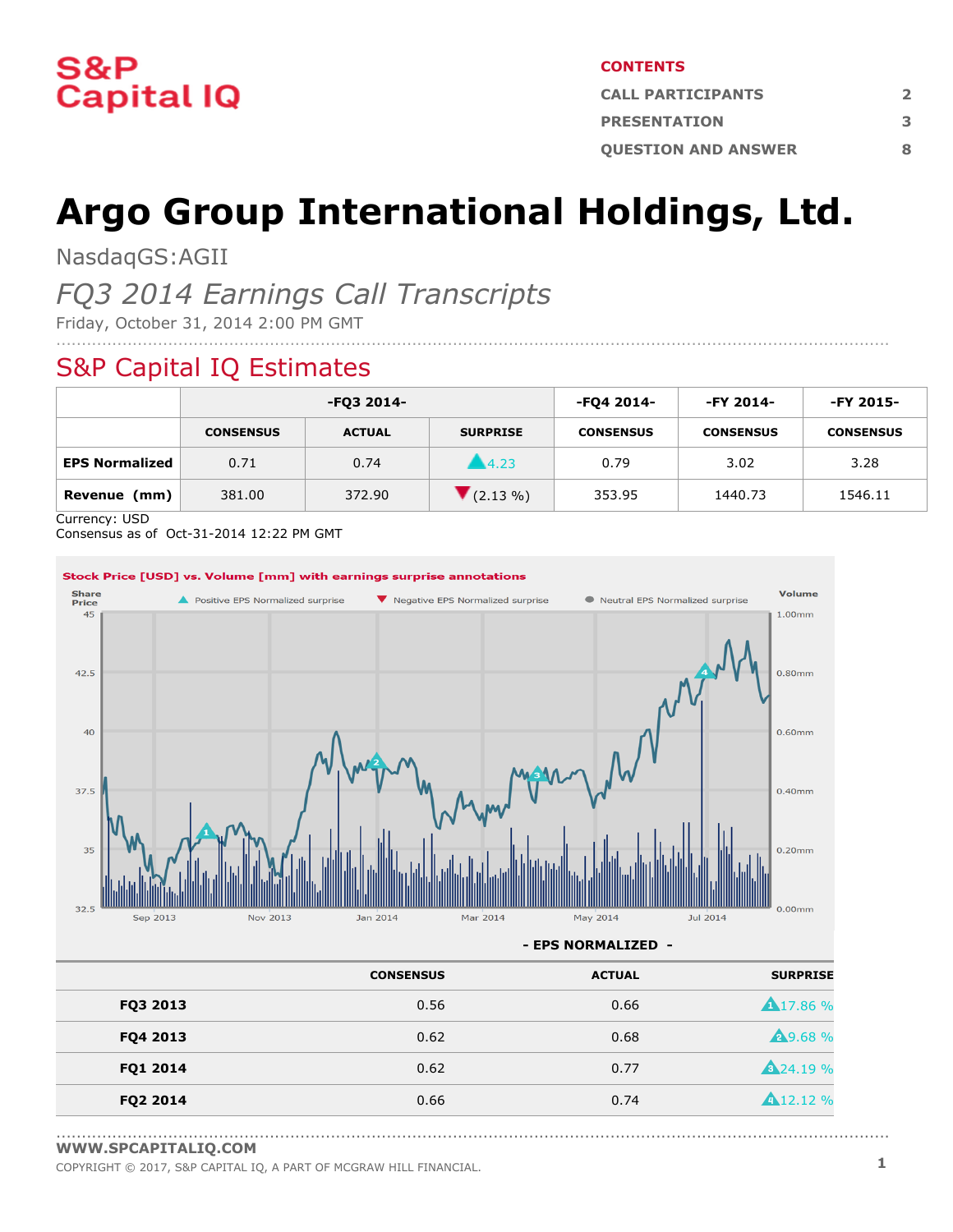....................................................................................................................................................................

## <span id="page-1-0"></span>**Call Participants**

**EXECUTIVES**

**Jay S. Bullock** *Executive Vice President and Chief Financial Officer*

**Mark E. Watson** *Chief Executive Officer and Director*

**Susan Spivak Bernstein** *Senior Vice President of Investor Relations*

**ANALYSTS**

**Adam Klauber** *William Blair & Company L.L.C., Research Division*

**Brett Patterson Shirreffs** *Keefe, Bruyette, & Woods, Inc., Research Division*

#### **Christopher Martin**

**Daniel D. Farrell** *Sterne Agee & Leach Inc., Research Division*

#### **Kenneth G. Billingsley**

*Compass Point Research & Trading, LLC, Research Division*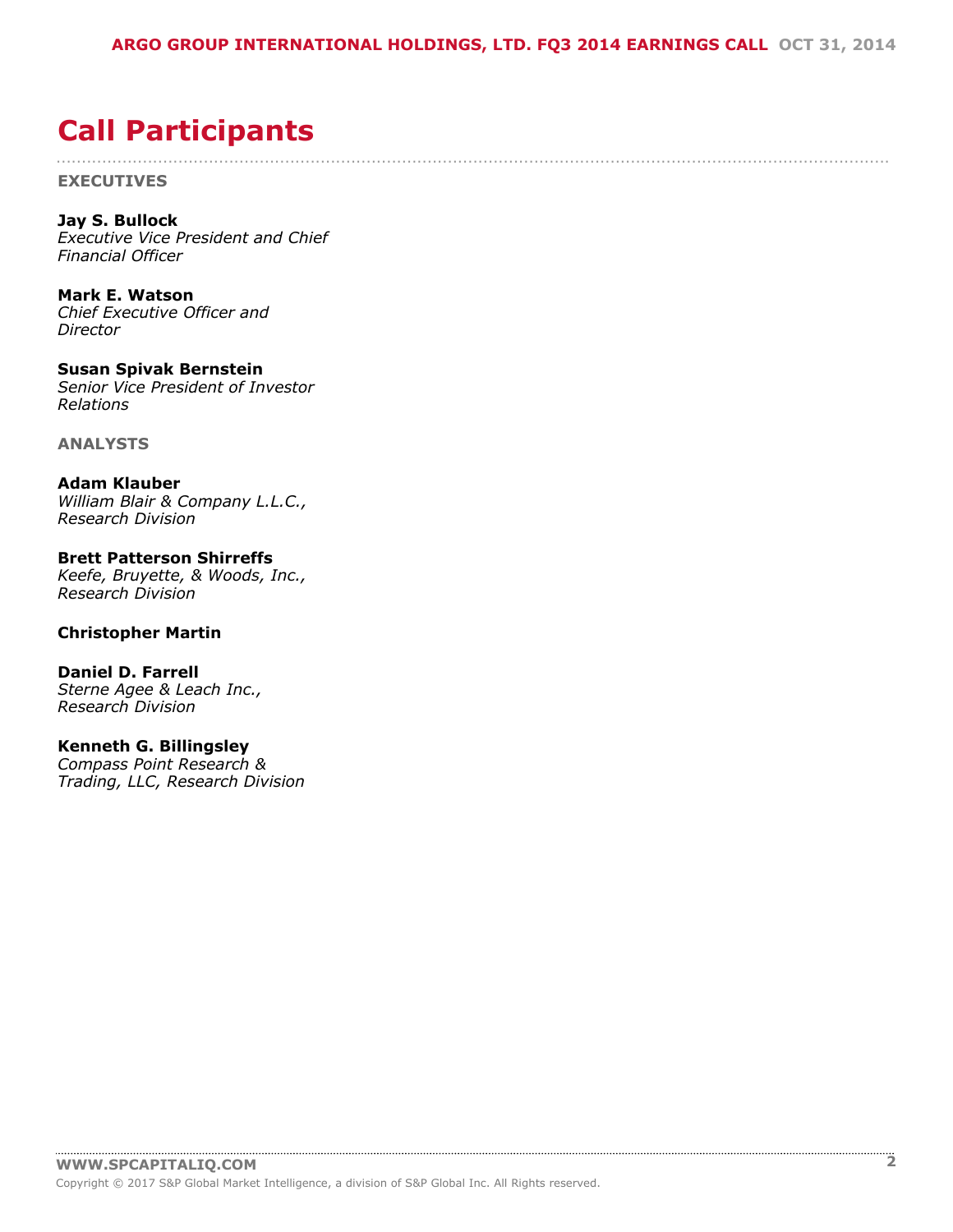## <span id="page-2-0"></span>**Presentation**

#### **Operator**

Good morning, and welcome to the Argo Group Third Quarter 2014 Earnings Conference Call. [Operator Instructions] Please note, this event is being recorded. I would now like to turn the conference over to Ms. Susan Spivak Bernstein. Please go ahead.

....................................................................................................................................................................

#### **Susan Spivak Bernstein**

*Senior Vice President of Investor Relations*

Thank you, and good morning. Welcome to Argo Group's conference call for the third quarter and 9 months 2014 results. Last night, we issued a press release on earnings, which is available in the Investors sections of our website at www.argolimited.com.

With me on the call today is Mark Watson, Chief Executive Officer; and Jay Bullock, Chief Financial Officer. We're pleased to review the company's results for the quarter and the 9-month period as well as provide you with management's perspective on the business. As the operator mentioned, this call is being recorded. Following the opening remarks, you'll receive instructions on how to queue to ask questions.

As a result of this conference call, Argo management may make comments that reflect their intentions, beliefs and expectations for the future. Such forward-looking statements are qualified by the inherent risks and uncertainties surrounding future expectations, generally, and may materially differ from actual future results involving any one or more of such statements. Argo Group undertakes no obligation to publicly update forward-looking statements as a result of events, developments subsequent to this conference call. For a more detailed discussion of such risks and uncertainties, please see Argo Group's filings with the SEC.

With that, I'm pleased to turn the call over now to Mark Watson, Chief Executive Officer. Mark?

#### **Mark E. Watson**

#### *Chief Executive Officer and Director*

Thank you, Susan. Good morning, everyone, and welcome to Argo Group's Third Quarter 2014 Earnings Conference Call. I'll briefly share my thoughts regarding the highlights for the quarter after which Jay Bullock, our CFO, will add some comments to the financial results. We look forward to responding to any questions you may have during the Q&A portion, following our remarks.

Argo posted a solid third quarter results, with net income per share up over 50% from the prior year. At September 30, 2014, book value was \$62.99, up 9.8% over the past 12 months, and tangible book value per share was up even more at 11.5% year-over-year. Book value per share, plus dividends, has compounded at an annual rate of 10.5% since 2002, continuing our track record of shareholder value creation.

Third quarter 2014 net income was \$44.7 million or \$1.69 per share, up from \$31 million or \$1.12 per share in the third quarter of 2013 or an increase of 44% and 51%, respectively. Comparable figures for the 9 months just ended show an increase of 30% and 36%, respectively.

Our third quarter 2014 operating earnings were \$0.89 per share compared to \$0.80 in the comparable quarter last year, or an increase of 11%.

For the first 9 months of 2014, operating earnings grew to \$2.72 per share from \$2.24 in the same period of 2013, or an increase of 21%.

We continue to see tangible improvement in our underwriting results. For the 9 months ended September 30, 2014, our underwriting income was \$40.6 million, up from \$15.7 million in the same period of 2013. And despite the decline in investment income and its impact on operating earnings, we continued to see good results in the investment portfolio from a total return perspective, given the prevailing rate [environment.](www.capitaliq.com) I'll comment more on this in a moment.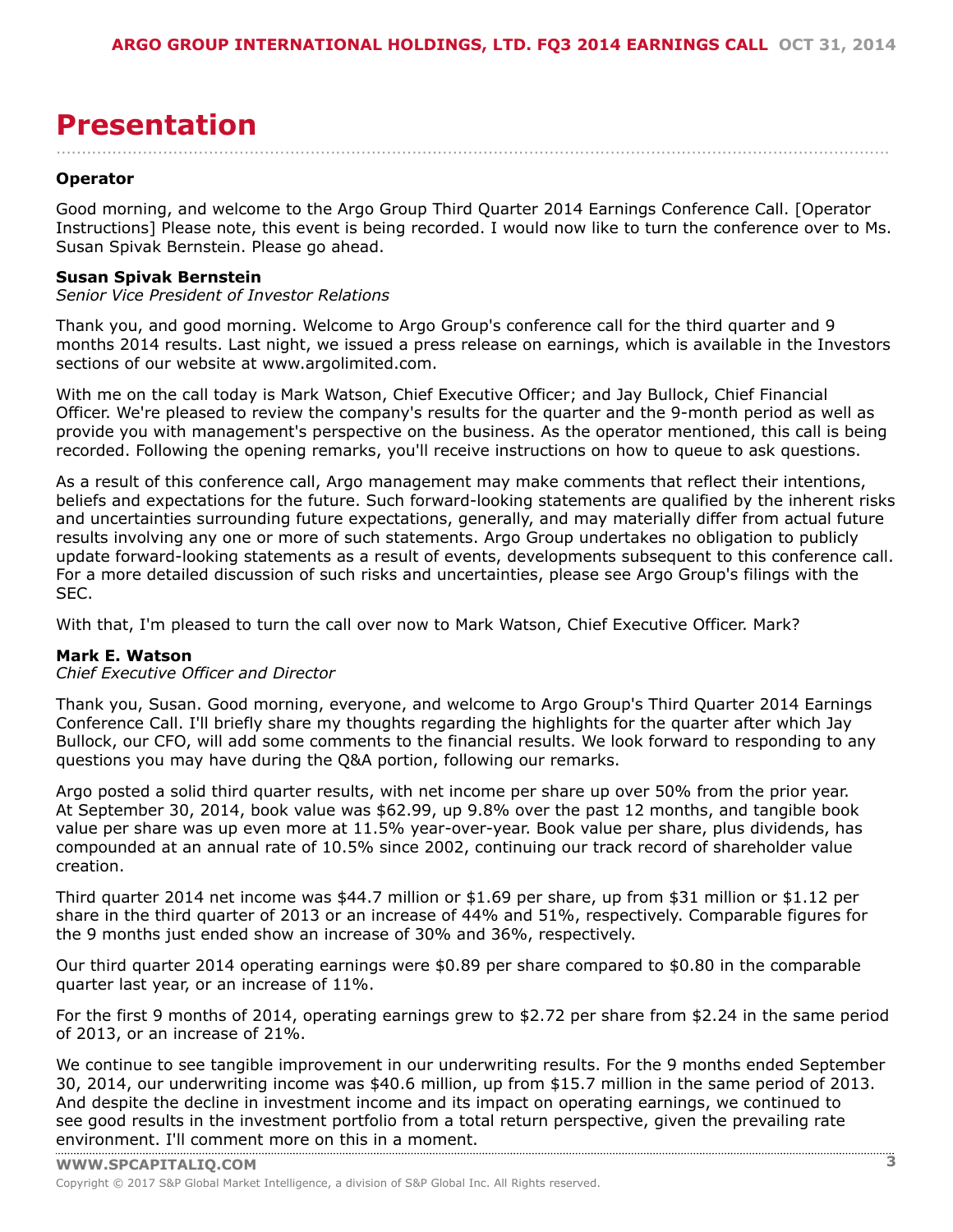For the quarter, we produced consolidated gross written premiums of \$497 million, which is up slightly from the year-ago period. For the 9 months, our consolidated gross written premium was \$1.48 billion compared to \$1.475 billion in the same period of 2013. As we've pointed out over the last several quarters, the reported top line numbers are somewhat misleading, as underlying growth in selected lines is being offset by planned reductions and lines that are not meeting our profit objectives. We posted an improvement in the combined ratio to 96.4% for the quarter compared to 97.5% in the third quarter of 2013.

During the quarter, we repurchased 207,000 shares of stock at an average price of \$52.12 for a total of \$10.8 million dollars. Capital management has been a key part of our strategy for value creation, and over the last 6 years, we returned more than \$360 million of capital to shareholders through share repurchases and dividends. We will continue investing in our stock at these prices and returning capital to shareholders, while remaining focused on our main priority, which is building the Argo franchise.

Spending just a moment on market conditions. Competition has increased in virtually all classes of business that we write. It's probably fair to say that such increase has accelerated even since the last time we spoke on this call. That said, we continue to find opportunities to grow in areas where we believe we have a competitive advantage. In addition, we have a number of initiatives underway that we believe will allow us to grow those opportunities more rapidly in the coming years, even in this environment.

From a rate perspective, for our book of business as a whole, rates are still increasing; but as reported last quarter, the pace of increase has decelerated. That metric can be somewhat misleading, however, as significant continued rate improvement in some of our U.S. businesses is being overshadowed by material declines in property-related lines, keeping in mind that that's not the largest part of our business.

Let me briefly comment on each of our operating segments before turning the call over to Jay, who will get into the numbers in a little bit more detail.

In our Excess & Surplus Lines business, gross written premium was up 5% to \$146.5 million from \$139.4 million in the third quarter of 2013. As I mentioned earlier, the underlying growth in highermargin businesses is being offset by 2 things. First, the planned reduction in our transportation line, as we continue to run off the Commercial Auto book. Second, we continue to see a fundamental shift in the larger shared-risk property market, where several companies have material increased their to limit appetite as a result -- and as a result, are writing the business outside the traditional wholesale market. Excluding these 2 lines of business, the growth in our E&S platform would've been close to 15% in both the third quarter and 9-month comparisons to 2013. You may recall me making this exact same comment on the call last quarter.

On average, rates were down modestly by less than 1% across the segment, with the biggest decline, surprisingly, in certain excess casualty lines of business.

Prior year development continues to have a positive impact on our results in E&S, and Jay will go into more detail in his discussion on loss reserve development.

On a current year basis, excluding catastrophe losses and reserve development for the quarter, our loss ratio improved to 58.6% compared to 59.2% in the third quarter 2013 and to 60.3% and 61.3% for the 9 month period.

In our Commercial Specialty segment, overall premium was \$138 million, which was flat with the yearago period. Growth at Argo Surety, Rockwood, our mining business, and in some of our other programs was offset by declines at Argo Insurance and Trident, our food merchant and public entity businesses respectively. And recall that this was the same case a quarter ago.

Overall, rate increases for the quarter across the segment were up 3.8% with higher increases in those lines that needed the most. For example, at Argo Insurance, rate increases averaged 9% across the segment, representing several consecutive quarters of meaningful rate improvement.

Renewal retention ratios remained strong and we're encouraged by a number of new business [opportunities.](www.capitaliq.com) The segment's loss ratio, excluding catastrophe losses and reserve development, was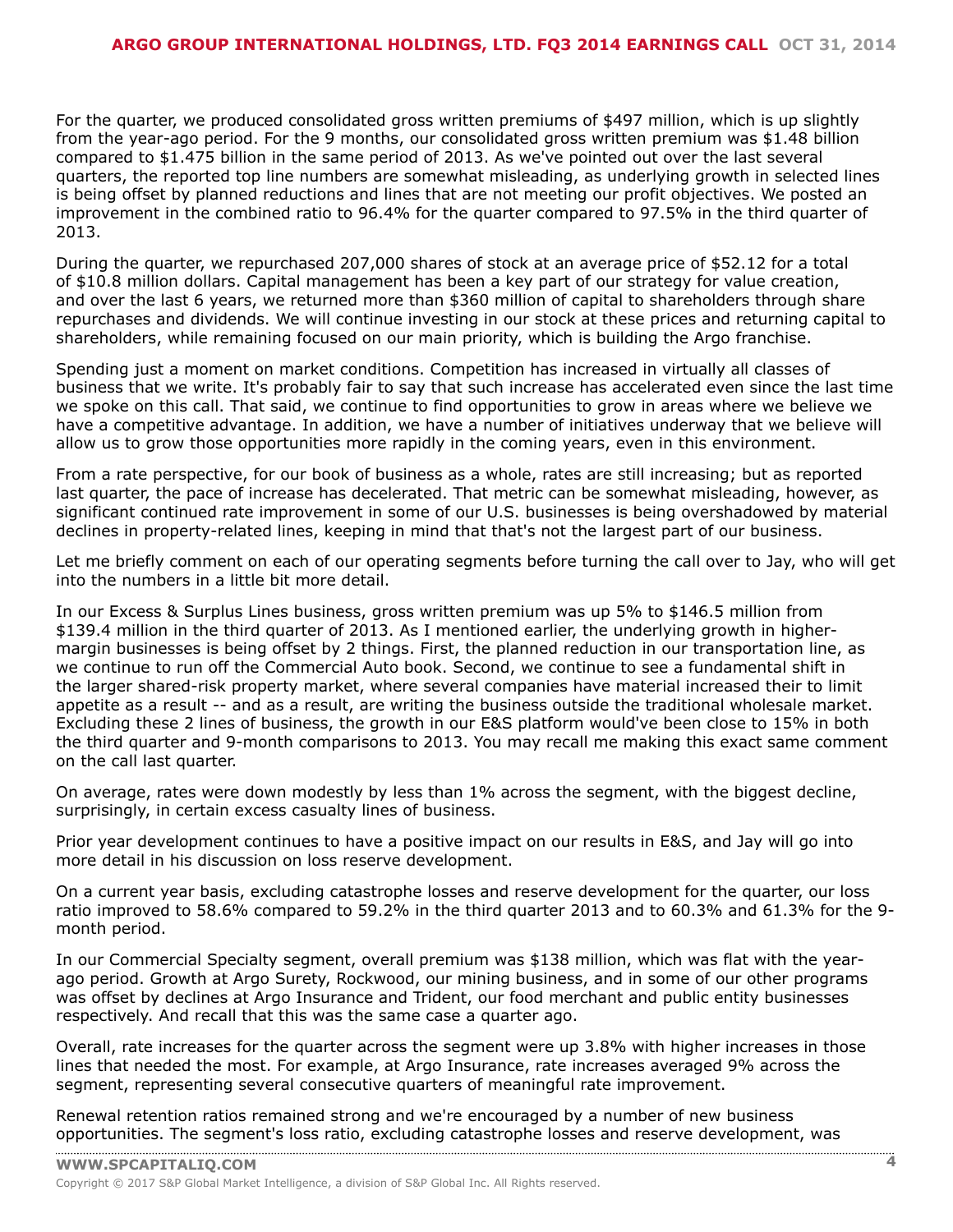58.5% in the third quarter of 2014 compared to 59.6% in the same period a year ago; and for the 9 month period, the loss ratio was 59.9% compared to 62.3%, which I think is a nice improvement.

Overall, gross written premiums in our International Specialty segment were down 7% in the third quarter and flat for the 9-month period of 2014. Growth in our business in Brazil was offset by lower premium at Argo Re. Argo Seguros, which is our Brazilian operation, grew 12% in the third quarter and 17% in the 9-month period. Gross written premiums in our excess casualty and professional liability business in Bermuda were flat with the prior quarter -- excuse me, for the prior-year.

Rates in general remain under pressure, affecting all businesses. The segment's loss ratio, excluding catastrophe losses and reserve development, was 47.6% in the third quarter of 2013 compared to 49.3% in the same period of 2013. So we still had a nice improvement in our loss ratio.

Turning to Syndicate 1200. As you may recall, last quarter, I commented that Lloyd's is perhaps the most challenging broad market environment. Unfortunately, this hasn't changed. Competition continues to escalate, and new profitable growth opportunities are hard to find. Having said that, we are finding a few.

While we're working on a number of new initiatives, we will do what's right for the long-term profitability of our Lloyd's platform. Gross written premiums written were essentially flat with the year-ago quarter. However, margins remain favorable. On an underwriting basis, the loss ratio, excluding capacities and reserve development, was 54.9% in the third quarter and 55.6% in the 9-month period ending September 30. This despite, once again, the incidence of several large noncatastrophe-related losses in the quarter, a trend that has continued across the market for several quarters.

Turning to our investment portfolio. We continue to be pleased with the performance achieved through the first 9 months of the year, given the backdrop of the fixed income markets. Argo's portfolio was down a modest 0.3% during the quarter, bringing year-to-date performance to 2.5%. Our year-to-date return on the investment portfolio totaled \$104 million, which compares favorably to the \$54 million earned through the first 9 months of the period for last year. As of the end of the third quarter, the fixed income portfolio duration of 2.5 years is roughly flat from the prior quarter of this year.

Net investment income totaled \$20.8 million in the third quarter. Investment income was flat quarter-onquarter and down \$3.3 million versus the same quarter of last year. Year-to-date, investment income is pacing at about 84% of prior year actuals. Low investment rates continue to pressure our portfolio book yield. Argo has continued to fund new investment mandates that generate new money yields in excess of the bond portfolio book yield. But some of that shows up in realized gains in the income statement, not in operating income, which Jay and I have been talking about and Jay will get into more in a minute, and then we'll talk about it in the Q&A.

In closing, the results for the 9 months of the year demonstrate, overall, improving performance of our platform. We continue to focus -- our focus on reporting consistent results that will generate stable returns for shareholders.

With that, I will turn it over to our CFO, Jay Bullock.

#### **Jay S. Bullock**

*Executive Vice President and Chief Financial Officer*

Thanks, Mark, and good morning, everyone. I'll take everyone through some additional detail on the financials, and then we'll open it up to Q&A.

In the 9 months of 2014, we continued to see validation of our efforts to increase underwriting income and grow our most profitable business lines. Mark talked about the underlying growth trends and mentioned the improvement in underwriting income.

For the 9 months of 2014, underwriting income more than doubled from the 2013 results. This improvement is a result of better risk selection, a more effective reinsurance purchase, reduced level of catastrophe losses relative to last year and the continued support of favorable development from prior accident years. And as Mark said, we have seen this trend despite the continued frequency of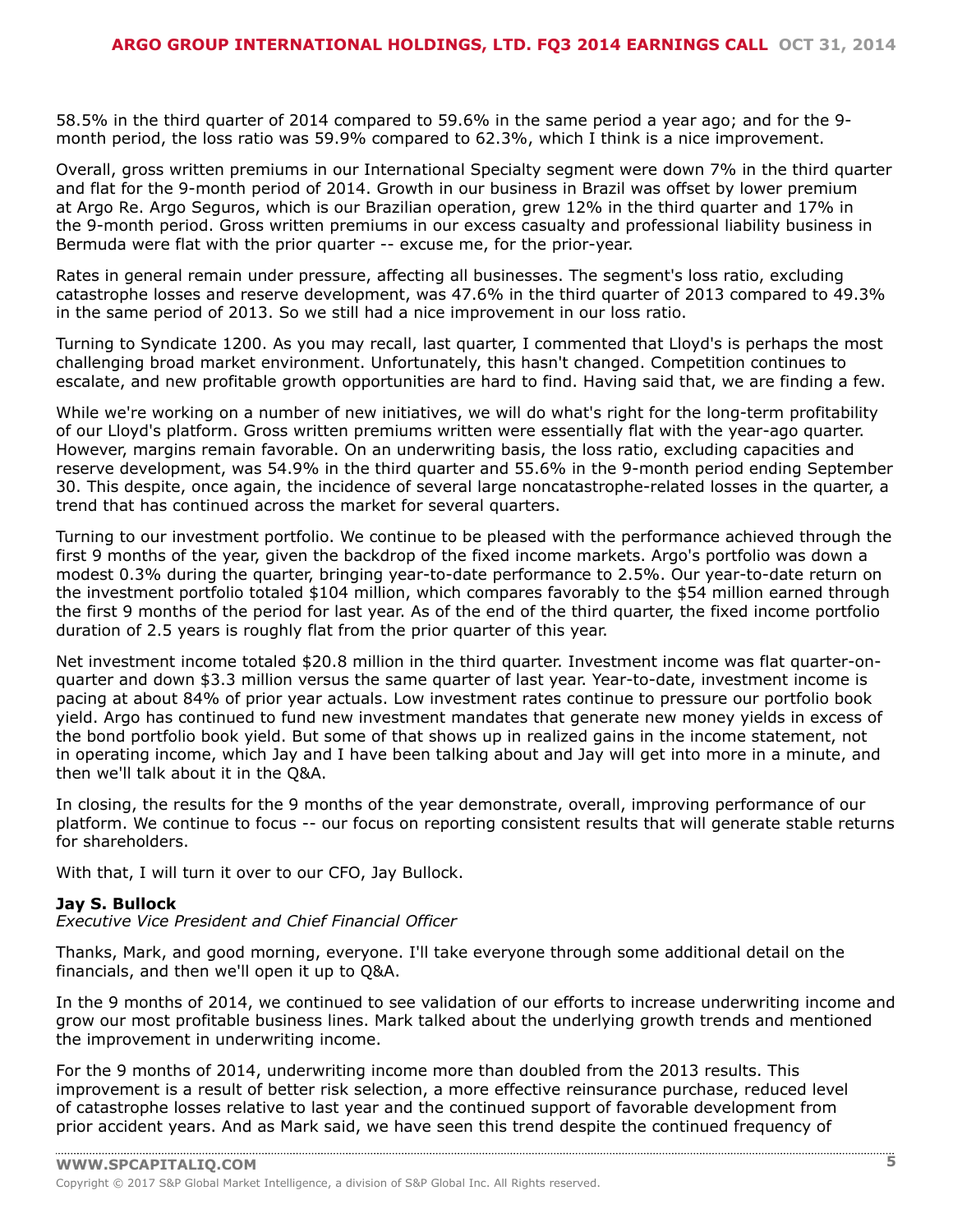noncatastrophe-related large losses. We continue to maintain our focus on improvement in underwriting income.

For the quarter, away from the current accident year, we experienced overall favorable reserve development of \$3.1 million, representing our 14th consecutive quarter of overall positive reserve development.

The largest component of development this quarter was continued strong results out of our prior years in our E&S business, primarily from contract and casualty lines. Total favorable prior year development from the E&S segment in the quarter was \$12.9 million.

The 3 other business segments were essentially flat, although, as always, there were small ups and downs by business unit.

These were partially offset by an increase to reserves in the runoff segment. Runoff had unfavorable development of \$10.6 million, due to \$6 million from asbestos and environmental, driven from exposures to asbestos, that were written many years ago on a primary basis and \$4.6 million in risk management workers' compensation. The Primary asbestos development was due to increased severity largely from defense costs. In general, many of these accounts are remaining open longer than anticipated, and as a result, the defense cost for those insurers continue to grow.

The increase in workers' comp was largely due to the revaluation of one dramatic injury claim. Table in the press release provides a full breakdown for the quarter and 9 months.

We posted 0.3-point improvement in the current year accident noncatastrophe loss ratio of 56%. Catastrophe losses for the quarter were relatively modest at \$5.5 million due to various small events. In addition to U.S. storms, the number includes small losses from events in China, Canada and Mexico, none of which individually was more than \$2 million.

In the quarter, we reported \$12.9 million of net realized gains. The largest contributor to the gain was from our alternative investments, as Mark mentioned, in addition to the equity portfolio and gains from certain private equity and strategic investments. Since the beginning of 2013, we estimate the incremental value added from the alternative allocation relative to foregone investment income has been in excess of \$15 million.

In addition, as we reported last quarter, we retired a tranche of our trust-preferred securities at a discount. And the gain on that transaction, \$2 million, is included in the total.

For the third quarter of 2014, the effective tax rate for the group was 7.5%. The lower-than-expected tax rate was largely a function of a greater proportion of income related to our Bermuda entities. We saw a similar trend in the third quarter 2013.

Turning to the balance sheet, the sum of investments in cash decreased by approximately \$52 million since the year-end 2013. For the 9 months ended September 30, total return on the investment portfolio was approximately \$115 million. Offsetting the increase was the settlement for the 2009 and prior reinsurance-to-close transaction at the syndicate, the redemption of the trust-preferred mentioned moment ago, funding of the share repurchase program, and dividend paid -- dividends paid and other smaller items. Adjusting for these items, cash flow was neutral, while we saw increases in other items, notably premiums receivable which should lead to positive cash flow. Paid claims for the 9 months were down slightly from a year ago.

As mentioned in the press release, the 9-month stock buyback total was \$42.2 million. Since quarter-end, we have continued repurchasing shares and have spent an additional \$7.4 million in share repurchases at an average price of \$51.84.

We ended the quarter with a pretax unrealized gain position of \$240 million, down from \$285 million at the end of the second quarter of 2014. The decline in asset values was most pronounced in the fixed income portfolio, as dollar strengthening lead to a decline in the value of non-U.S. dollar-denominated assets and credit spreads widened generally during the quarter.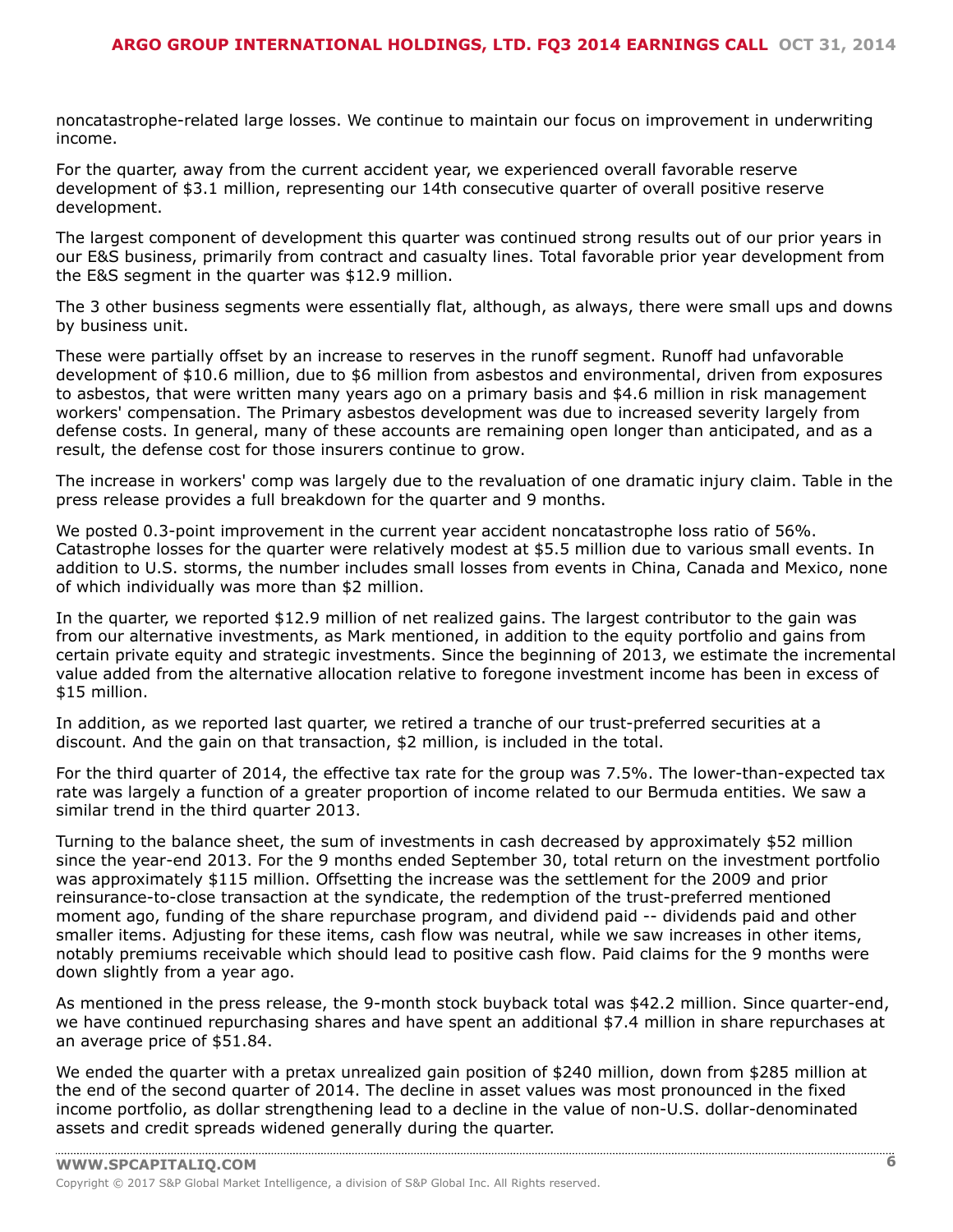Operator, that concludes our prepared remarks, and we are now ready to take questions.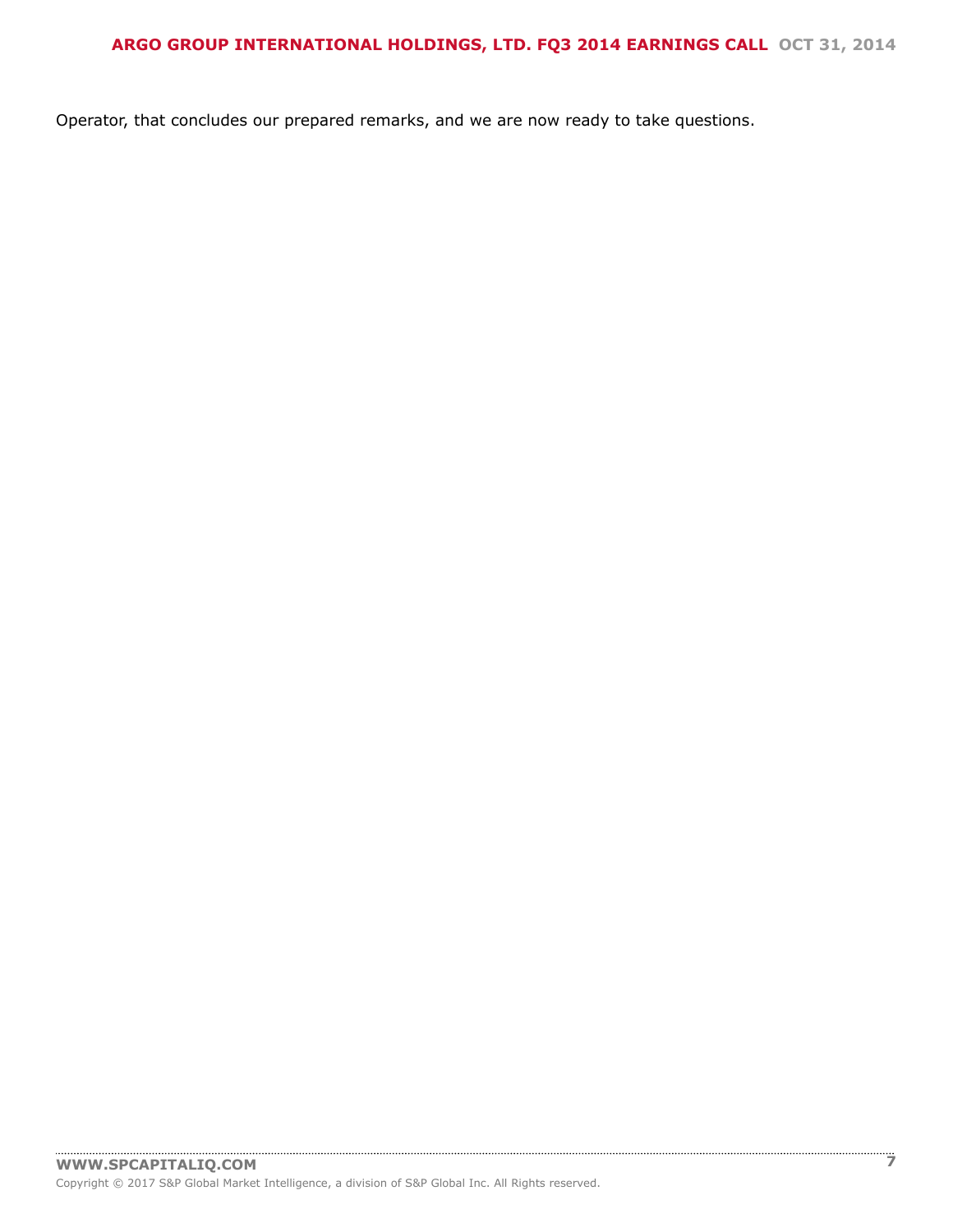### <span id="page-7-0"></span>**Question and Answer** ....................................................................................................................................................................

#### **Operator**

[Operator Instructions] Our first question comes from Amit Kumar of Macquarie.

#### **Christopher Martin**

This is Chris Martin today, actually. So just to start off, as one of your recent underwriting actions take hold, can we revisit the topic of the double-digit ROE? What might sort of be the time frame to get there, and how should we think about it in the context of other headwinds, such as interest rate environment?

#### **Mark E. Watson**

*Chief Executive Officer and Director*

That's a multi-part question. We'll start with the last one. With interest rates -- 2 or 3 years ago, I think, we would have thought interest rates by now would be at least 200 basis points higher, meaning yields would be 200 basis points higher. They're not. The market is more competitive today than we thought it would be 2 years ago. So our top line hasn't grown as fast as we thought it would have grown. As I mentioned in my remarks, there are still opportunities for us and we'll continue to grow, but we may not grow quite at the pace that we felt we would have. And I think that a better way to think about return is relative to the risk-free rate. And we think a reasonable return is 700 basis points over the risk-free rate. And as long as the risk-free rate stays as low as it is, I think it's pretty challenging for insurance companies to be generating double-digit returns in this interest rate environment.

#### **Christopher Martin**

Got it. So then just sort of following up on that. Others made an issue of -- revisited their investment allocations and their riskier assets. And you've touched upon how much of your net realized income has come from, your hedge fund strategy in alternative investments. Could we sort of revisit where those are? And sort of is there any potential for changing in how you may be allocating your funds moving forward?

#### **Mark E. Watson**

#### *Chief Executive Officer and Director*

When you say potential, do you mean -- are you asking if we will continue to allocate more to our alternative portfolio?

#### **Christopher Martin**

Yes, and then sort of even more of a broader move from fixed income, generally, to moving more of a percentage into the alternative and hedge fund space.

#### **Mark E. Watson**

#### *Chief Executive Officer and Director*

Well. So if you look at our investment portfolio over the last 30 years, you'll see that we have pretty -- I don't want to -- we -- I was going to say aggressive, I don't think that's the right word, but we've been pretty nimble in how we've allocated our investment portfolio among different asset classes, primarily between fixed income -- investment-grade fixed income and public equities. Over the last 5 years, particularly over the last 3, we have taken part of the portfolio that we would have allocated to public equities and put it into more hedged strategies. They're mainly credit strategies although there a couple of equity strategies within the alternative portfolio. And that now makes up about 10% of the portfolio. Jay can correct me in a minute and be more precise. I think that we'll continue the evolution because we see good opportunities. It's not necessarily, because we're trying to chase yield. We found good opportunities that, we think, actually have less volatility than our fixed income portfolio. And so as we find new opportunities to invest money in alternative strategies, we'll continue that evolution. But in terms of what that means to investment income, Jay, I think you said in your remarks that, that's probably about \$15 [million](www.capitaliq.com) worth of operating income so far this year?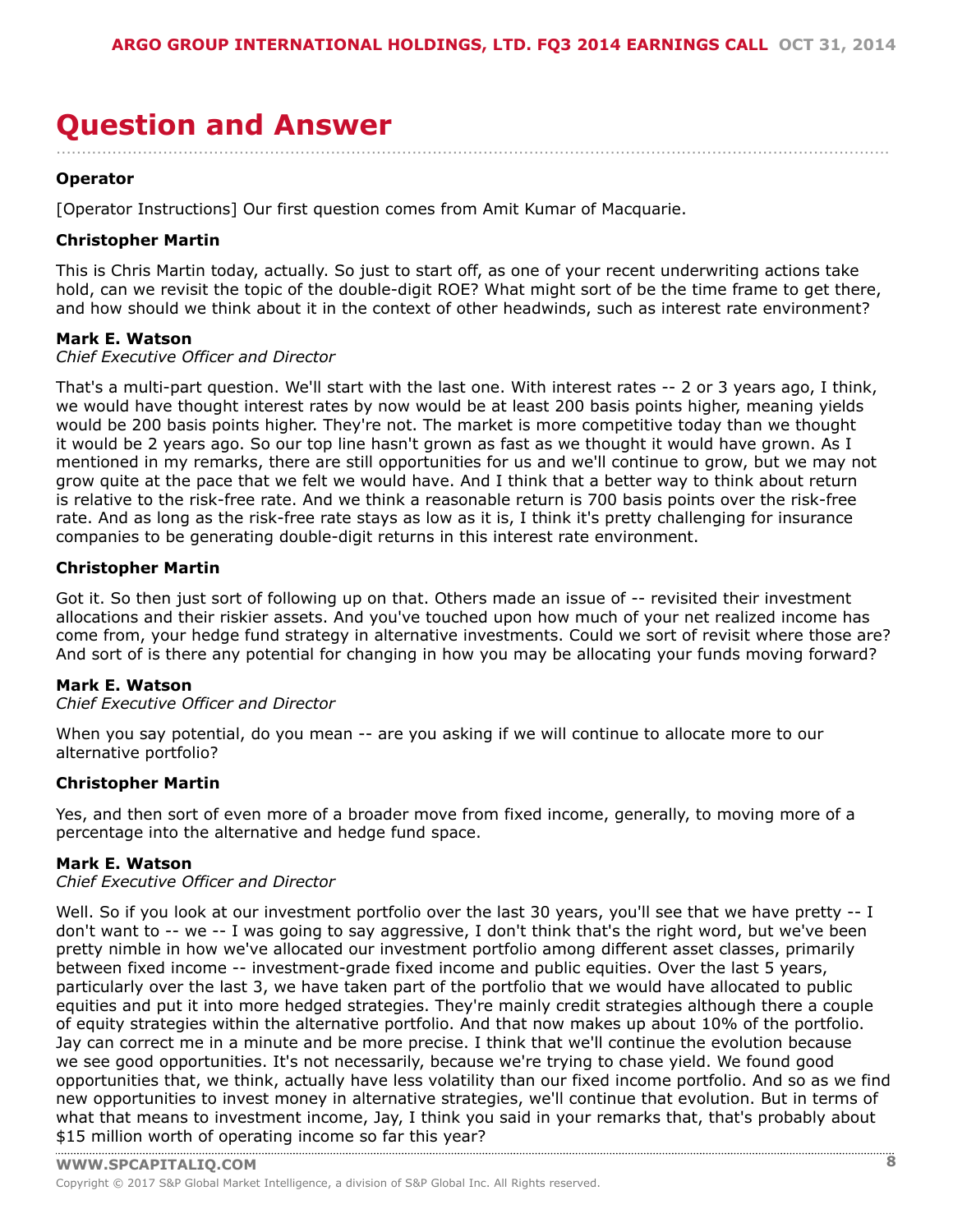#### **Jay S. Bullock**

#### *Executive Vice President and Chief Financial Officer*

Well, what I was referring to is that the incremental value-add from these strategies ever since the beginning of 2013. So this is, say, 1/2 of it. In any given period, it's \$7.5 million. We would have made the same -- against foregone investment income. So if you were going to make a return on the cash, we're making that return, plus an additional \$15 million over that period of time.

#### **Christopher Martin**

Okay, great. That's very helpful. And just one last comment. You've mentioned that you have -- I think you said \$4.1 million in buyback so far in the fourth quarter. So the stock has had a good run recently. And could there really be any sort of change of the pace in your capital management as the stock trades at a higher multiple than it had previously?

#### **Mark E. Watson**

#### *Chief Executive Officer and Director*

Well, I'll give you the same answer I give everyone every quarter. Capital is primarily to support our balance sheet, both the liabilities and the assets, and to support organic growth in the company. To the extent that we think we have excess capital beyond that, then we repatriate that capital back to our shareholders either in the form of stock buybacks or dividends. As our share price approaches book value, it makes us think about whether we might want to adjust our dividend policy in addition to stock buybacks. I would note that over the last several years, we have raised our dividend more than once. We paid a stock dividend a year ago as well. And a few years before that, we paid a special dividend. So I think all of those are still on the table to the extent that we have excess capital.

#### **Operator**

Our next question comes from Dan Farrell of Sterne Agee.

#### **Daniel D. Farrell**

*Sterne Agee & Leach Inc., Research Division*

You've been showing some good momentum in sort of core loss ratio improvement over the last few quarters. And I'm wondering, looking at the current rate environment that we might be facing going forward, how do you think about the potential for further improvement or other levers that could offset any rate headwind?

#### **Mark E. Watson**

*Chief Executive Officer and Director*

Yes, so if you look at the classes of business where we're growing, the loss ratio on average is less than the group loss ratio. And that's really where we're putting all of our investment dollars, both in technology to support the underwriting and our distribution management and in new products that are complementary in those classes of business where we see the most margin.

#### **Daniel D. Farrell**

#### *Sterne Agee & Leach Inc., Research Division*

Okay, and then just on the expense side. I mean, we're definitely still, I think, seeing slower expense improvement on the expense ratio than you may have thought initially. I'm wondering -- you also made the comment that you'll sort of do the right things longer term to sort of have momentum for the company. How do you think about the investments that you're making or the trade-off of a slowdown in expense ratio benefiting the loss ratio or benefiting the overall underwriting results? I'm just wondering how you sort of weigh those 2 things.

#### **Mark E. Watson**

*Chief Executive Officer and Director*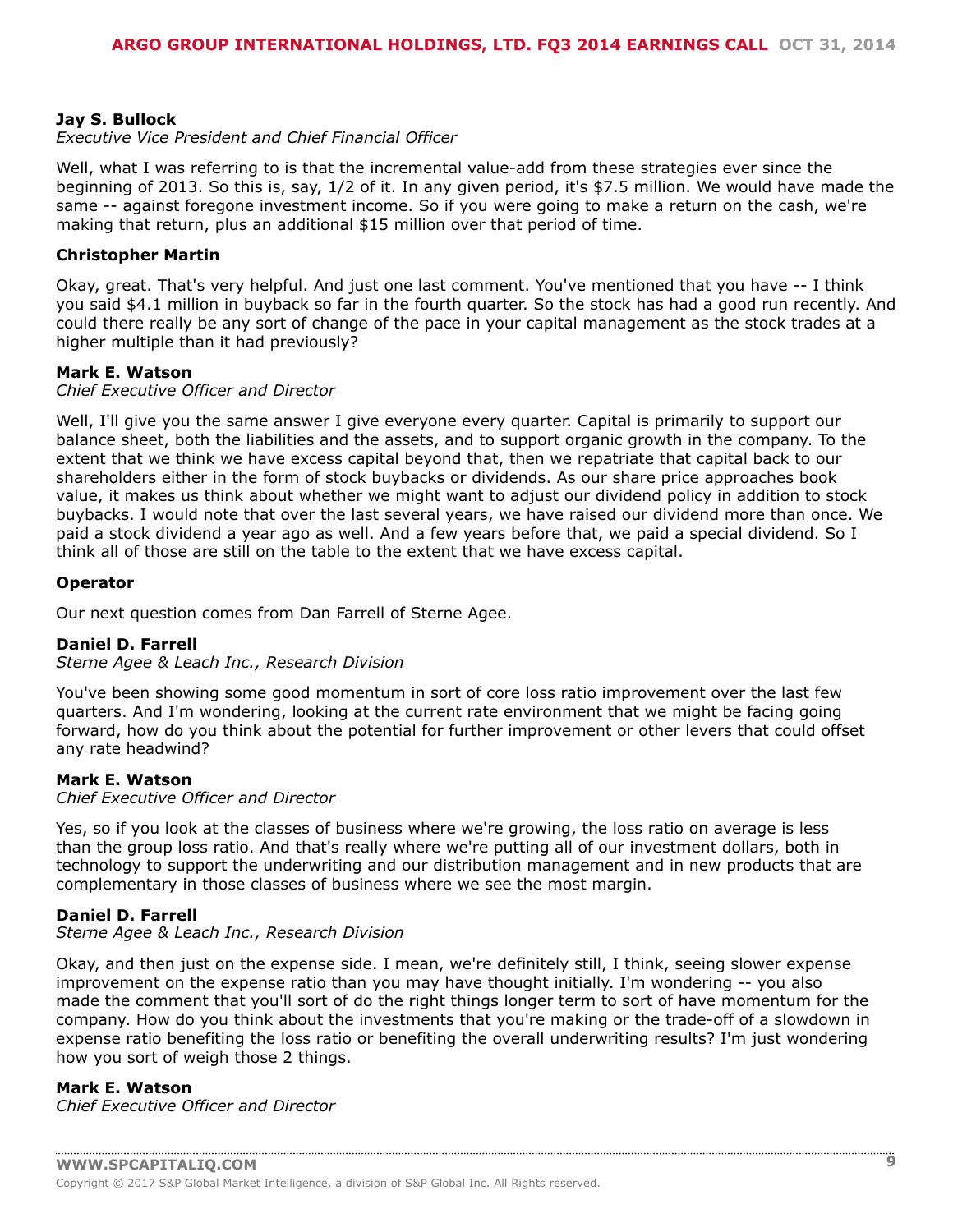Well, most of the investments that we're making are much more long-term focused. And when I look at the expense -- when I look at what we're spending relative to what we planned in absolute dollars, it's pretty close to what we planned. There is a couple of projects where we've spent a few million dollars more than we planned, but in the aggregate, we're pretty close to where we thought we would be. The challenge is that in the current environment, we're not growing quite as quickly as we planned a couple of years ago to be today. So if you then look at things on a ratio basis, the ratios don't look quite -- the expense ratios in certain classes don't look as good as we thought they would have been because the growth hasn't been there yet, but it's still coming. So I am appreciative that if you just focus on the expense ratio, it is higher than we thought it would have been right now. But if you focus on how we're investing, I'm pretty comfortable with that. And I see growth coming where we'd like to have it. And so I think the investments that we're making will continue to pay off. It just may take a little bit longer than we planned and a little bit longer is quarters, not years.

#### **Operator**

Our next question comes from Adam Klauber from William Blair.

#### **Adam Klauber**

*William Blair & Company L.L.C., Research Division*

Couple of different questions. I'll start with top line. Clearly the business is a little tougher. I mean, you're still showing some growth. But if that continues, will acquisitions come back on the table?

#### **Mark E. Watson**

*Chief Executive Officer and Director*

Adam, acquisitions, I would say, have always been on the table, but for a couple of years when we were consolidating the 3 businesses together, meaning the original Argonaut, the Bermuda Company and Lloyd's platform. That's pretty much done now. We've been looking at a number of opportunities over the last couple of years, which we've talked about from time to time on calls, but things just haven't been a really good fit mainly because of price. And while we'd like to get critical mass sooner rather than later and acquisitions help us do that to the extent that they are in line with our business strategy, we haven't found the right thing that we were willing to pay up for. But we're going to keep looking.

#### **Adam Klauber**

*William Blair & Company L.L.C., Research Division*

Okay. And then going back to the E&S business, I think you said, excluding a couple of lines, you're growing 15%, which is pretty strong. Have you seen any more interest from the standard cares and keeping some of those risks? Or has their risk appetite been pretty consistent these days?

#### **Mark E. Watson**

*Chief Executive Officer and Director*

It depends on the market. I would say that in the U.S, the market has been -- the appetite has been pretty consistent. Europe is kind of all over the place. And in Brazil, we've seen some of the larger carriers really reducing their risk appetite quite substantially over the last few months. Our submission flow in Brazil right now is up 100% year-over-year, and we think that's almost entirely a function of our competitors reducing their risk appetite.

#### **Adam Klauber**

*William Blair & Company L.L.C., Research Division*

How should we think about reinsurance? I mean, obviously, you buy a lot and your book is well protected, and your cat volatility is much, much more than it's been in the past. But is there potential to use reinsurance to actually lower your expense ratio more going forward?

#### **Mark E. Watson**

*Chief Executive Officer and Director*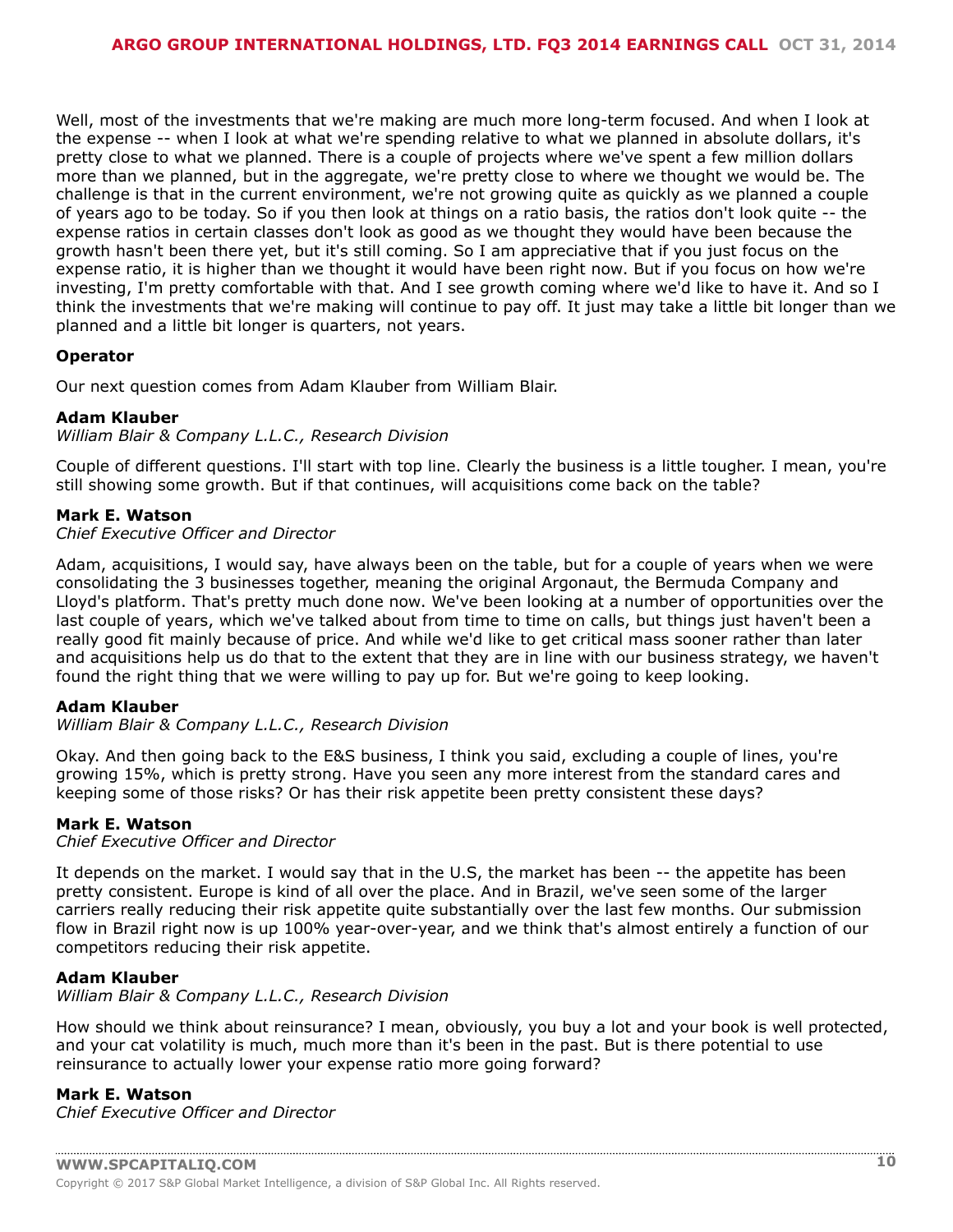Well, we're certainly looking at that. Let me say it differently. Right now, and for the last 18 months, we've been buying less reinsurance. And by keeping more risk, that's actually helped our financial results. If you look at our loss ratios on a gross basis versus a net -- versus net, you can pick almost any time period and gross outperforms net, which is why we've been keeping more risk. If reinsurance pricing does move to a point where it makes financial sense for us to buy more reinsurance, and I'll define financial sense as, it goes straight to the bottom line directly, or I should say immediately as compared to capital release, then I think we'll definitely look at buying more reinsurance. But that's the only reason that we would. We have plenty of capital to support the risk on our balance sheet. So it doesn't make sense for us to buy more reinsurance as a substitute for capital.

#### **Operator**

Our next question comes from best Brett Shirreffs of KBW.

#### **Brett Patterson Shirreffs**

*Keefe, Bruyette, & Woods, Inc., Research Division*

Mark, in your prepared remarks, you mentioned some initiatives to help support growth kind of regardless of the external environment. I'm just wondering if you could expand on that a little bit.

#### **Mark E. Watson**

*Chief Executive Officer and Director*

Well, there is a lot of them. Let me just hit on a couple. And I've probably talked about some of them on previous earnings calls. The biggest investment that we've made in the last couple of years has been on helping our wholesaler's trade with us more easily in the U.S. mainly for small commercial accounts either on a package basis or in our small casualty business. And as those systems come online for more and more of our wholesalers, we're seeing much more submission flow and we're seeing much more take-up. And I think I have mentioned in my remarks that E&S, absent property and commercial -- and Commercial Auto was up 15%, and a lot of that's being driven by the investments that we're making on that small-account business. And we're just beginning to see the benefit of that. We're going to see more and more over 2015 and 2016. I don't think we really get the full benefit of what we're doing today until the beginning of 2016. So we'll see it continue to improve, I believe, all during 2015. And then I think it really start to move the needle in the first quarter -- probably fourth quarter of 2015 and first quarter of 2016.

#### **Brett Patterson Shirreffs**

*Keefe, Bruyette, & Woods, Inc., Research Division*

And then another nice quarter of realized gains. I mean, you talked about this also a little bit earlier. But I'm wondering if you could just expand on the composition of the other investments category and also what you are expecting in terms of returns for those investments.

#### **Mark E. Watson**

#### *Chief Executive Officer and Director*

Yes. So, well, let me start and then, Jay, why don't you jump in, in a minute? So again, we think of our investment portfolio in 2 pieces, or what we call our core portfolio, which is primarily investment-grade, fixed income. Most of that's in the U.S., but it's also in several other jurisdictions, depending upon where we need investment assets to pay claims. And that approximates 70% of our invested assets, give or take 100 basis points. The remainder, we refer to as our capital appreciation portfolio, the largest part of that is large-cap public equities. They're mainly global businesses that are listed either in the U.S. or in Europe, but mainly listed in the US. And then it also includes other components, which a lot of people refer to as alternative assets. In our case, they're primarily credit strategies that are run by hedge funds, although there are also some equity strategies. And I think I mentioned earlier, that makes up about 10% of the portfolio. And all of the movement, up and down, in those hedged strategies runs through the income statement as realized gains and losses each quarter. And so you don't see that -- sorry. For our fixed income portfolio and our public equities, the movement there is tracked on the balance sheet in unrealized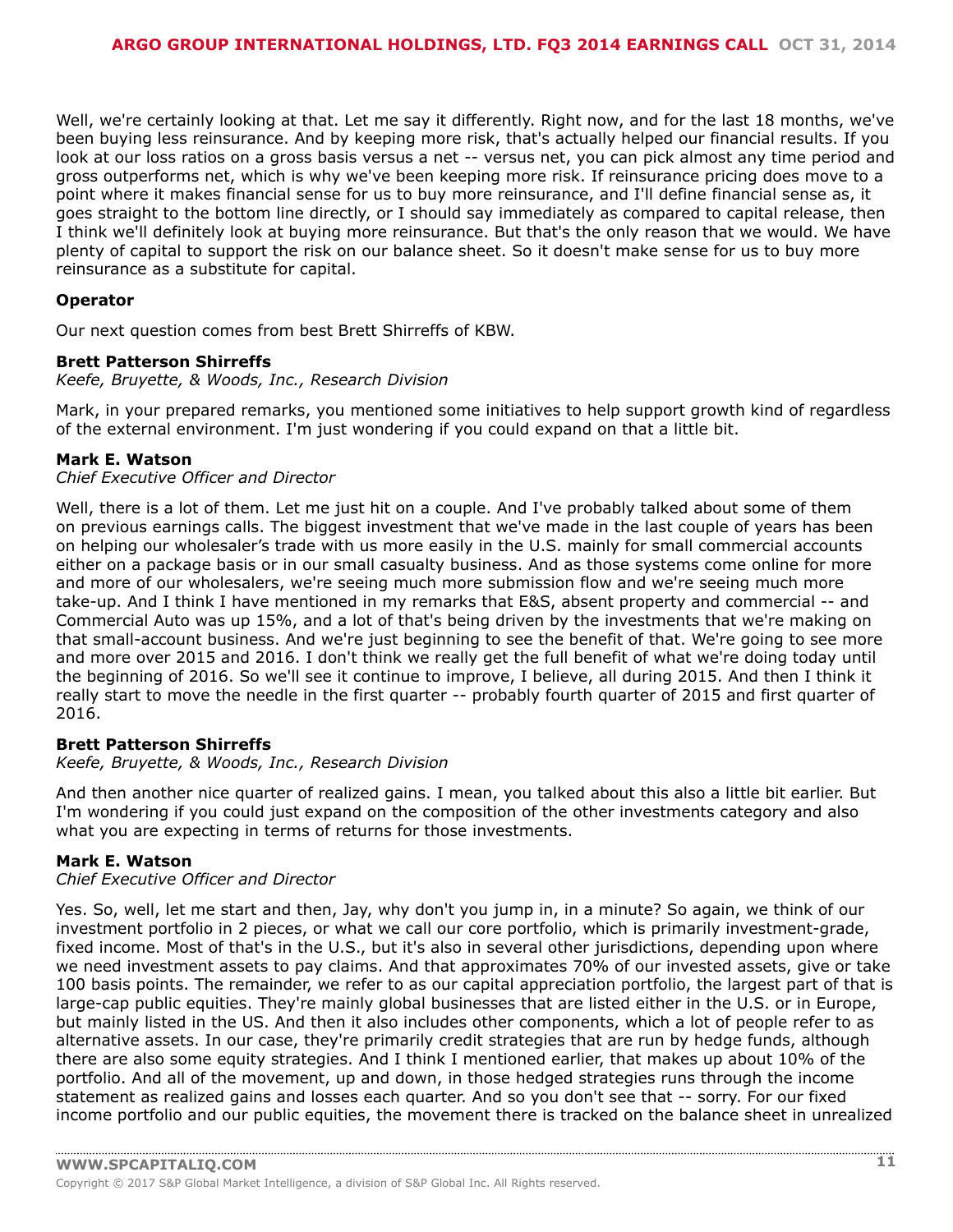gains. But for all the hedge strategies, all of that runs through the P&L each quarter in the realized gains section. Jay, do you want to add anything?

#### **Jay S. Bullock**

*Executive Vice President and Chief Financial Officer*

No, I think that's the right sort of characterization. And I think one of our focus -- the only thing I will add is, one of our focuses has been a lot of diversification in this portfolio. So we've gotten away from some of our larger sort of legacy equity allocations, which managers that we've worked with for more than 20 years. We've got allocations that are in the \$20 million and \$30 million range to a number of different strategies.

#### **Mark E. Watson**

#### *Chief Executive Officer and Director*

Yes, so I just would make 2 other points. One, we've always run a pretty balanced portfolio. I have been running the company for 15 years now, and one of the reasons that I invested in the company back in 1998 was the company's ability to manage both sides of the balance sheet. And I think that as our ability to take underwriting risk, when market conditions allow, has ebbed and flowed, so has our investment portfolio's asset allocation. And I think the only other point I would make is that while we have millions of dollars less in investment income now than we did before, most that is now showing up in realized gains on the income statement, and has been for the last couple of years.

#### **Brett Patterson Shirreffs**

*Keefe, Bruyette, & Woods, Inc., Research Division*

Okay, that's very thorough. If I could just squeeze a couple of quick ones in here. Jay, a couple of quarters ago you mentioned you have \$100 million to \$150 million of capital back in the runoff reserves. Is that number still kind of consistent today? And how would you expect that to evolve over time?

#### **Jay S. Bullock**

*Executive Vice President and Chief Financial Officer*

Well, I expect it to trail off very, very slowly in the same way that I expected those runoff reserves to be paid out very, very slowly.

#### **Mark E. Watson**

*Chief Executive Officer and Director*

With what's left.

#### **Jay S. Bullock**

*Executive Vice President and Chief Financial Officer*

With what's left, right. So there is -- they're relatively small amounts, the A&E exposure in total is \$50 million and the comp in total is \$200 million.

#### **Mark E. Watson**

*Chief Executive Officer and Director*

Yes, whereas 15 years ago, A&E was \$300 million and the comp was almost \$1 billion.

#### **Jay S. Bullock**

*Executive Vice President and Chief Financial Officer*

And if you look at the slope of the reduction, for example, in comp, it's what you would expect. It comes down fairly rapidly, and then it starts to go -- not flat, but it starts to take a much more general decline, because you have a number of unfortunate long claims left in the portfolio.

#### **Brett Patterson Shirreffs**

*Keefe, Bruyette, & Woods, Inc., Research Division*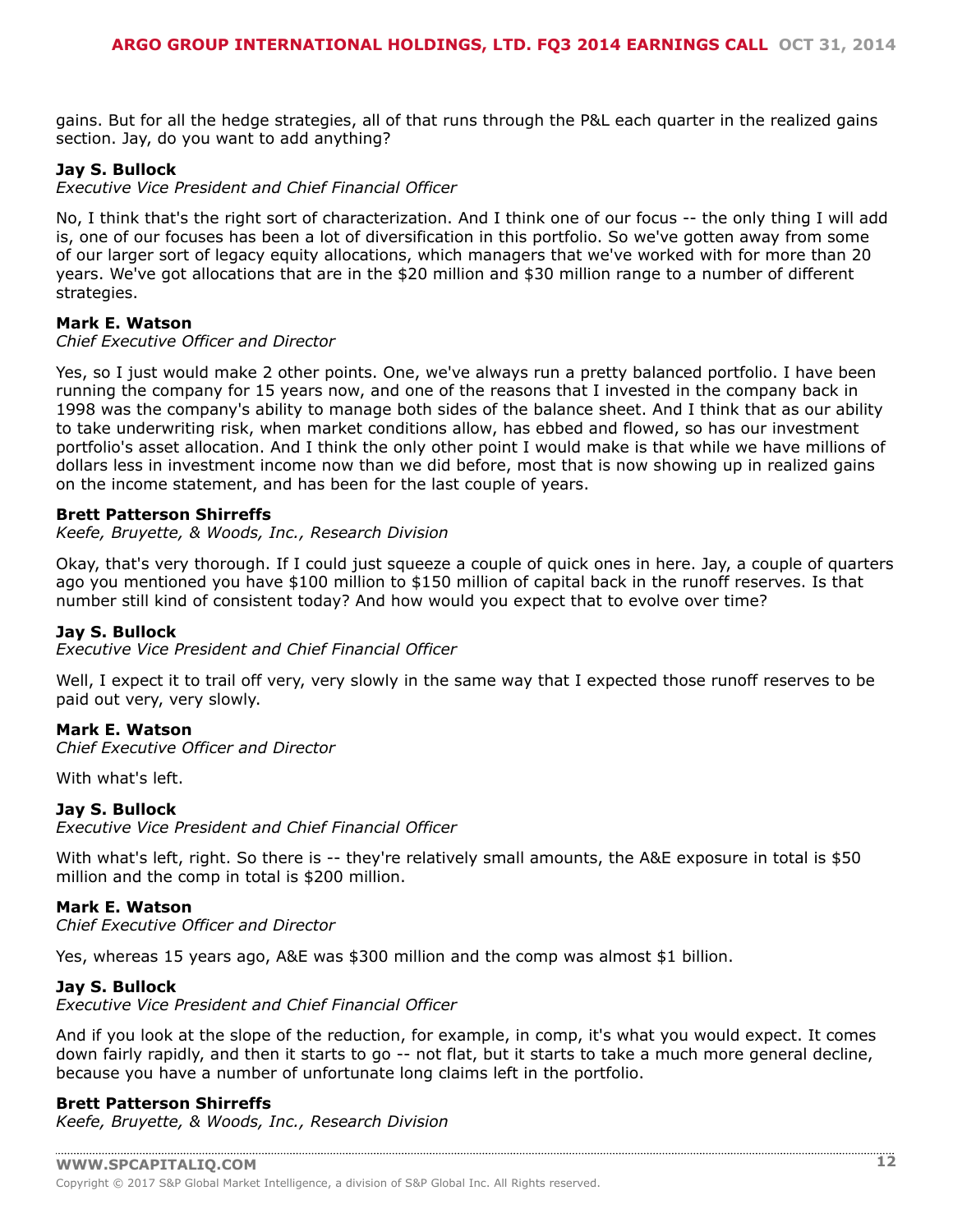Okay, that's helpful.

#### **Jay S. Bullock**

*Executive Vice President and Chief Financial Officer*

But we do have, of course, running investment income.

#### **Brett Patterson Shirreffs**

*Keefe, Bruyette, & Woods, Inc., Research Division*

And then you announced a couple relatively significant and high-profile hires in the last couple of months. I was wondering if you could just comment on those and how that changes some of the responsibilities at the organization.

#### **Mark E. Watson**

#### *Chief Executive Officer and Director*

Yes, let me talk about that. I actually meant to talk about that in my remarks. The biggest change that we've made since the last earnings call -- wow, we've made 2. So we have reorganized how we run the company and -- well, let me rephrase that. We don't run the company differently, but I've brought someone in to help me run the international business, and that's Jose Ribeiro. José most recently run the insurance business for Generali. Before that, he ran the international operations of Lloyd's for a number of years. And before that, he was responsible for Latin American operations of Willis. And so if you think about how we're organized, in the U.S, we have our Excess & Surplus Lines business and then what we call Commercial Specialty. And a year and a half ago, I asked Kevin Rehnberg to come and run the U.S. so I could focus on the international business. And over that time, we've recruited David Harris to run the Syndicate and Jose to now come in and run everything outside of the U.S. as a joined-up strategy, which is really how we think about it. I guess the exception to that would be our reinsurance business, Argo Re, which also reports to Jose now. But even that is pretty joined-up with what we're doing with the Syndicate, particularly in the Far East. So I think that's a real good fit for our company going forward. We've added -- we've also added -- or I should say, we have replaced Andrew Carrier, who is head of Underwriting, who joins Everest Re actually, starting next week, with Axel Schmidt, who joined a couple of months ago. Axel was most recently at Aviva, and prior to that was at Zürich for most of his career, mainly in specialty lines. So Axel has really picked up were Andrew left off with his broad casualty experience. And I look around the table today and I think I've got the best management team I've had since I've been running this company over the last 15 years. So I'm pretty fired up.

#### **Operator**

Our next question comes from Ken Billingsley of Compass Point.

#### **Kenneth G. Billingsley**

*Compass Point Research & Trading, LLC, Research Division*

I just wanted to ask 3 questions here. One, on the cat losses in general, I saw obviously they were down for the quarter. But you've mentioned with a lot of people have talked about is non-cat weather. Can you talk about maybe how you're avoiding some of those risks that maybe others are seeing an increase even when they don't have to write a lot of property business? And will your international -- and I'm going off a comment you made. Will your international business increase some of the risk because of the change in business mix?

#### **Mark E. Watson**

*Chief Executive Officer and Director*

Ken, I'm not sure I understand the last part of your question with the international piece. I don't know that there is necessarily any more risk in our business outside the U.S. than there is inside the U.S. As respects the property losses in the U.S., I can remember sitting on these calls in previous years usually at the end of the second quarter talking about how it's amazing that every church we insured in the Midwest happened to have been hit that quarter. So while we have avoided some this quarter and last quarter, I'd like to say it is [expert](www.capitaliq.com) underwriting acumen. And we have changed our portfolio to get out of some of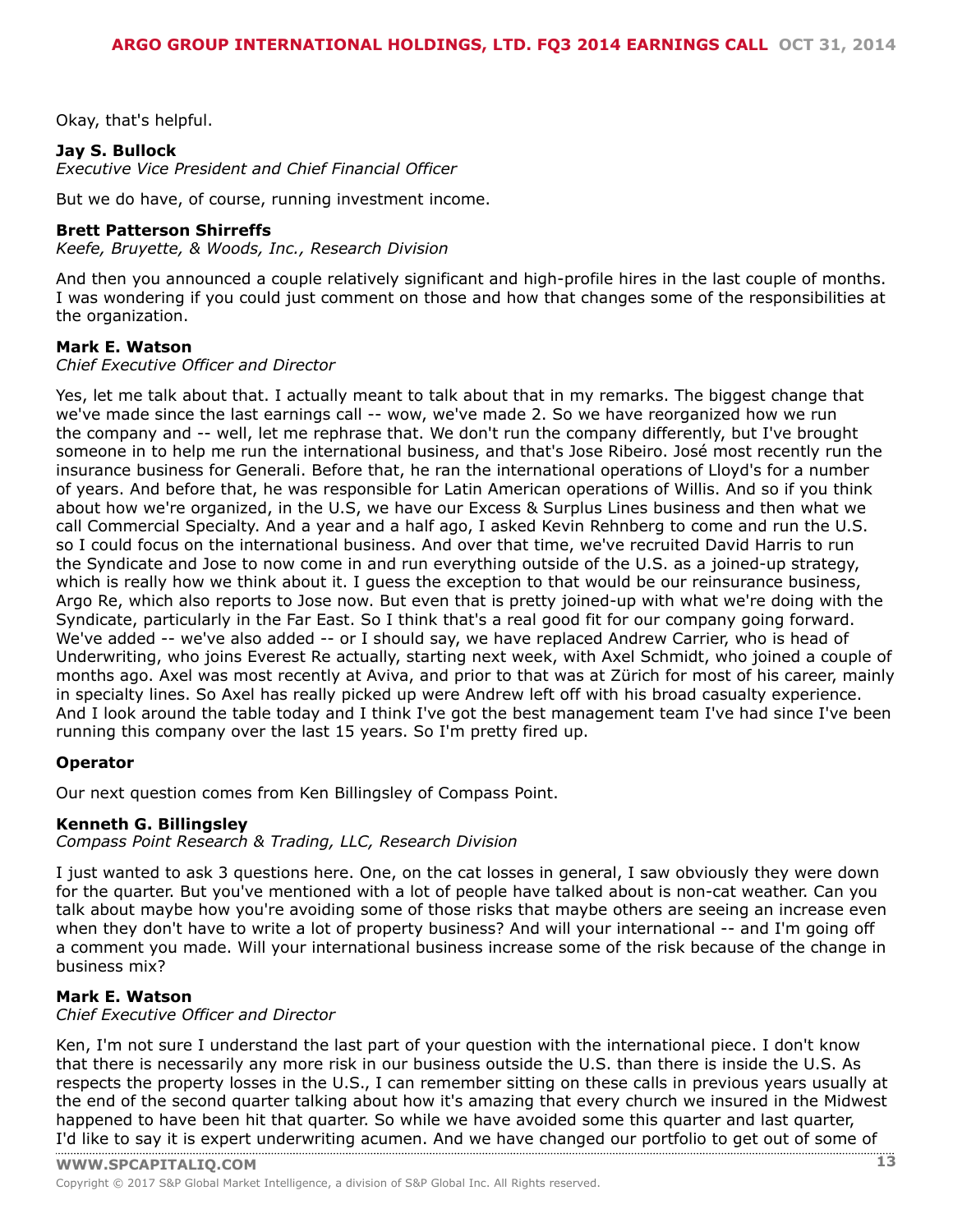those tornado-prone areas. Some of that is probably a little bit of luck as well. Having said that, some of the large property losses that we've had at the Syndicate over the last couple of quarters, I think it's just opposite. I think it's -- I don't think it's that our portfolio has changed. I think that we've just kind of been unlucky. All -- if I look back over the last however many years, some large losses, whether it's property or casualty, they tend to kind of come in waves -- and it's not always a function of underwriting, it's mainly just a function of timing. And as we've grown and become more diversified, some losses that moved the needle years ago that we would talk about, we don't talk about as much now because they're spread out over a larger income base.

#### **Kenneth G. Billingsley**

*Compass Point Research & Trading, LLC, Research Division*

Okay, good. And on the international side, I think -- I thought I heard a comment that was talking about increased property losses, and that's what I was referring to.

#### **Mark E. Watson**

*Chief Executive Officer and Director*

Yes. No, no, we did. We were saying at the Syndicate that we had more than we usually do, but I think that's just a function of timing as opposed to risk portfolio.

#### **Kenneth G. Billingsley**

*Compass Point Research & Trading, LLC, Research Division*

Okay. On the alternative investments and actually just kind of, essentially, the non-fixed income portion, and the fact that you've changed some of the investment strategy over the last, I guess, couple of years. Can you just talk about what the trade-off there is from a statutory capital perspective or just how it is treated? Was there any trade-off by moving those investments, obviously, from fixed to equities and maybe from equities into the hedged alternative investments?

#### **Jay S. Bullock**

*Executive Vice President and Chief Financial Officer*

Yes, in some cases there is, right. And in some cases, some of those assets sit in jurisdictions where we can -- where we have a bit more flexibility, if you will, or a bit less of a statutory capital impact. But clearly, they consume -- from a regulatory basis, they clearly consume more capital than traditional fixed income. When you look, however, at a more dynamic modeling of all the risks in the portfolio, and by that I mean all of our insurance risks and all of our asset risks, and then you look at all the underlying strategies that we've invested in, on an economic capital basis, they actually don't consume a lot more capital. So we try to keep an eye on the impact of those strategies on a regulatory and ratings basis, but also mindful of what they're doing from a return standpoint and what they do from an economic capital standpoint. And on average, we're getting a lot more benefit out of those strategies than we are the detriment of additional capital consumed.

#### **Kenneth G. Billingsley**

*Compass Point Research & Trading, LLC, Research Division*

And I am assuming you're talking about obviously the \$15 million, you referenced, through excess returns into operating earnings, as opposed...

#### **Jay S. Bullock**

*Executive Vice President and Chief Financial Officer*

Well, it's just overall total return. But yes, that would be the -- that would be a measure of that benefit.

#### **Kenneth G. Billingsley**

*Compass Point Research & Trading, LLC, Research Division*

And when you discussed that \$15 million, that's not -- I mean those are actual booked realized gains, not something that hasn't been sold yet, and is flowing through. I mean, that's actually book gains to book value. Is that [correct?](www.capitaliq.com)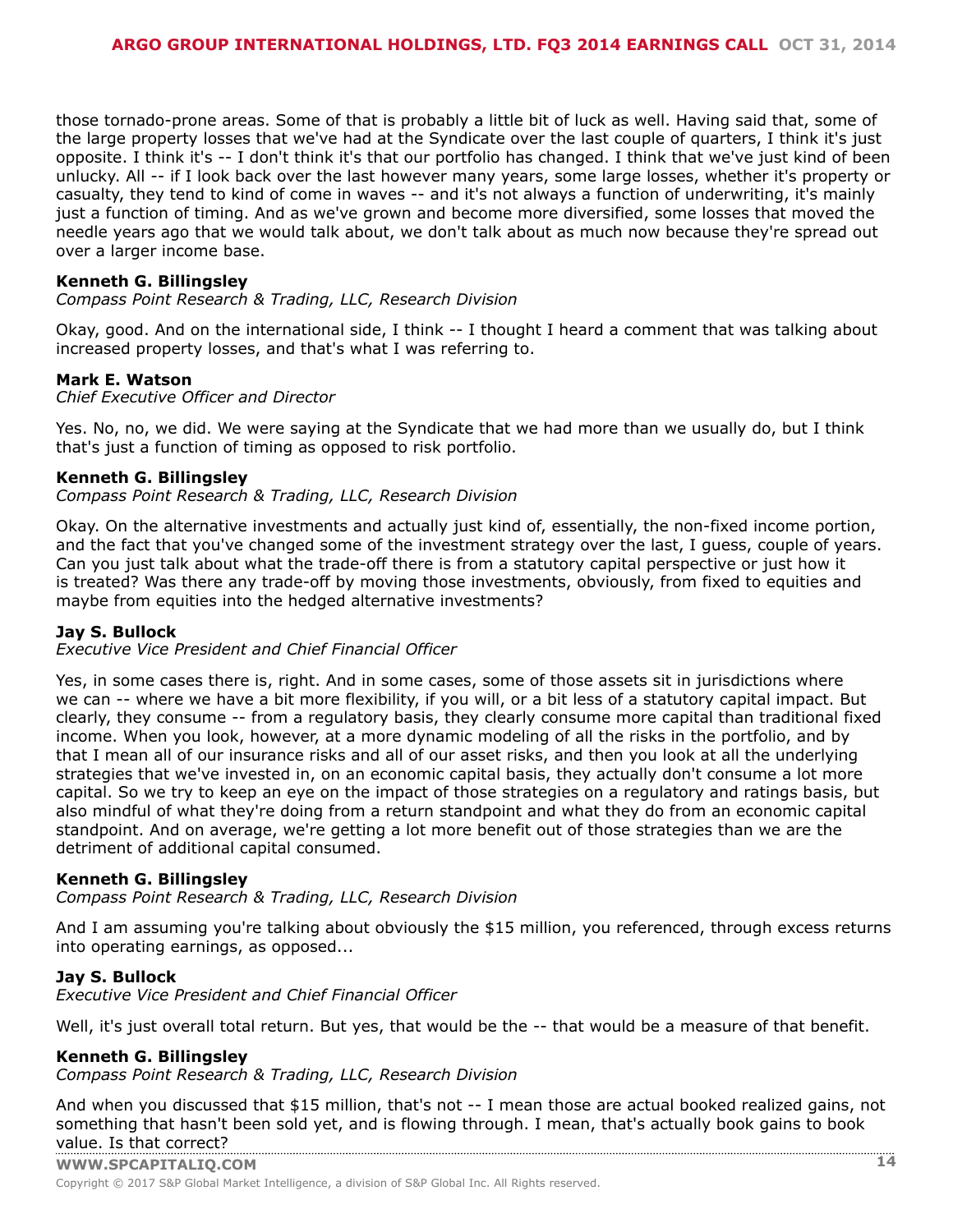#### **Jay S. Bullock**

*Executive Vice President and Chief Financial Officer*

Yes, it's reflected in book value. That particular number just so happens to have come through in addition to a larger number, but it has come through that realized gains and losses. So it's been recognized, if you will, through the income statement.

#### **Kenneth G. Billingsley**

*Compass Point Research & Trading, LLC, Research Division*

But it's not an unrealized gain that's flowing through the income statement. It's actual cash in hand?

#### **Jay S. Bullock**

*Executive Vice President and Chief Financial Officer*

It's cash in hand of the portfolio manager, yes.

#### **Kenneth G. Billingsley**

*Compass Point Research & Trading, LLC, Research Division*

Got it. And the last quest I had is just -- it is on the fee income line. I know it was small in the quarter. But could you just briefly discuss what is coming in through the fee income line and maybe what creates some of the volatility there?

#### **Mark E. Watson**

*Chief Executive Officer and Director*

Well, most of the fee income line comes from our program operators in the U.S. And we've got a lot of moving parts there as we reconstruct some of the businesses that we have within -- that's the Alteris part of Commercial Specialty. And we've been -- as some of the insurance companies have been changing their risk appetite in the U.S., they've been getting in and out of program business, which means some of the markets that we use have been getting in and out, in this case out. And so the revenue stream has been pretty lumpy there in the last couple of years, and probably will be for another year.

Brett, I wanted to come back to a question you asked a minute ago. Susan made me stop talking because I was talking about people too much. But there is one other thing I wanted to add and that is: by moving Jose Ribeiro into the role of Head of International, it freed up Nigel Mortimer, somebody else that we issued a press release actually about, actually, earlier this week to take on the business development and strategic planning role. This is a lot of what Barbara Bufkin used to do. Many of you know Barbara. And so it allows us to really focus and get more strategic on how we're looking at the future and investing in the future. And I think that's a really important part of how we focus strategically going ahead.

#### **Operator**

And at this time, I'm showing no further questions.

#### **Mark E. Watson**

#### *Chief Executive Officer and Director*

All right. Well, I'd like to thank everyone for being on the call today. A lot happened since the last quarter, and I think we are doing a good job of getting focused. A lot of the initiatives that we've been working on are starting to pay off. And I thank everyone for their questions, particularly about people, because I think that's the biggest strength that we have going forward. And I'm looking forward to talking to you all at the end of the year about the fourth quarter. Thank you again for joining us on the call today.

#### **Operator**

Thank you. The conference is now concluded. And thank you once again for attending today's presentation. You may now disconnect.